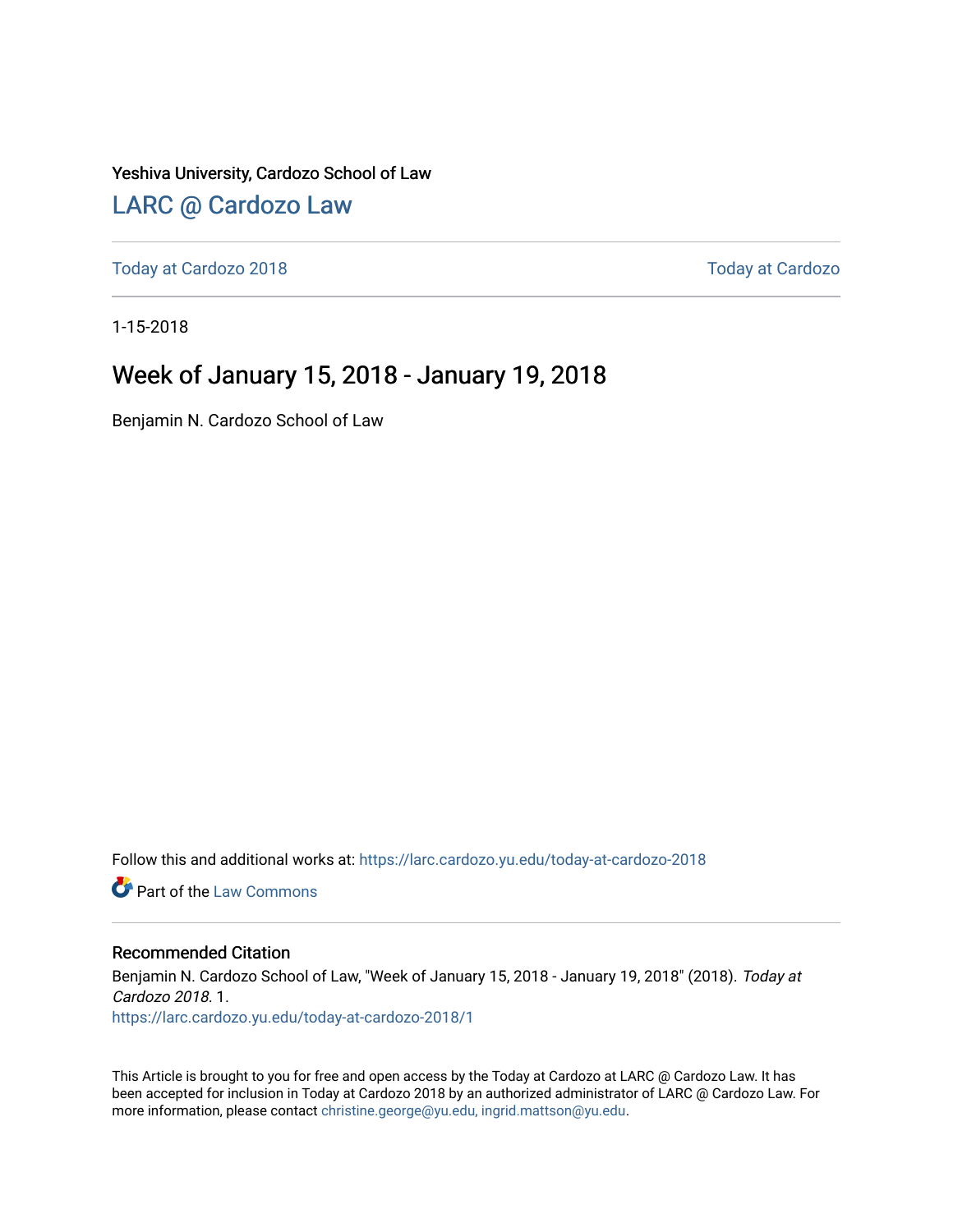### **Today at Cardozo – Wednesday, January 17, 2018**

There were no events requested at this time.

### **Upcoming Events and Announcements**

Please join Chabad serving Cardozo for an exciting back to school social on Thursday, January 18th.

**Where?** Manhattan Penthouse- 80 5th Ave, New York, New York 10011 **When?** 6pm-9pm The event is free for Cardozo students and \$18 for alumni/young professionals.

Hope to see you all there!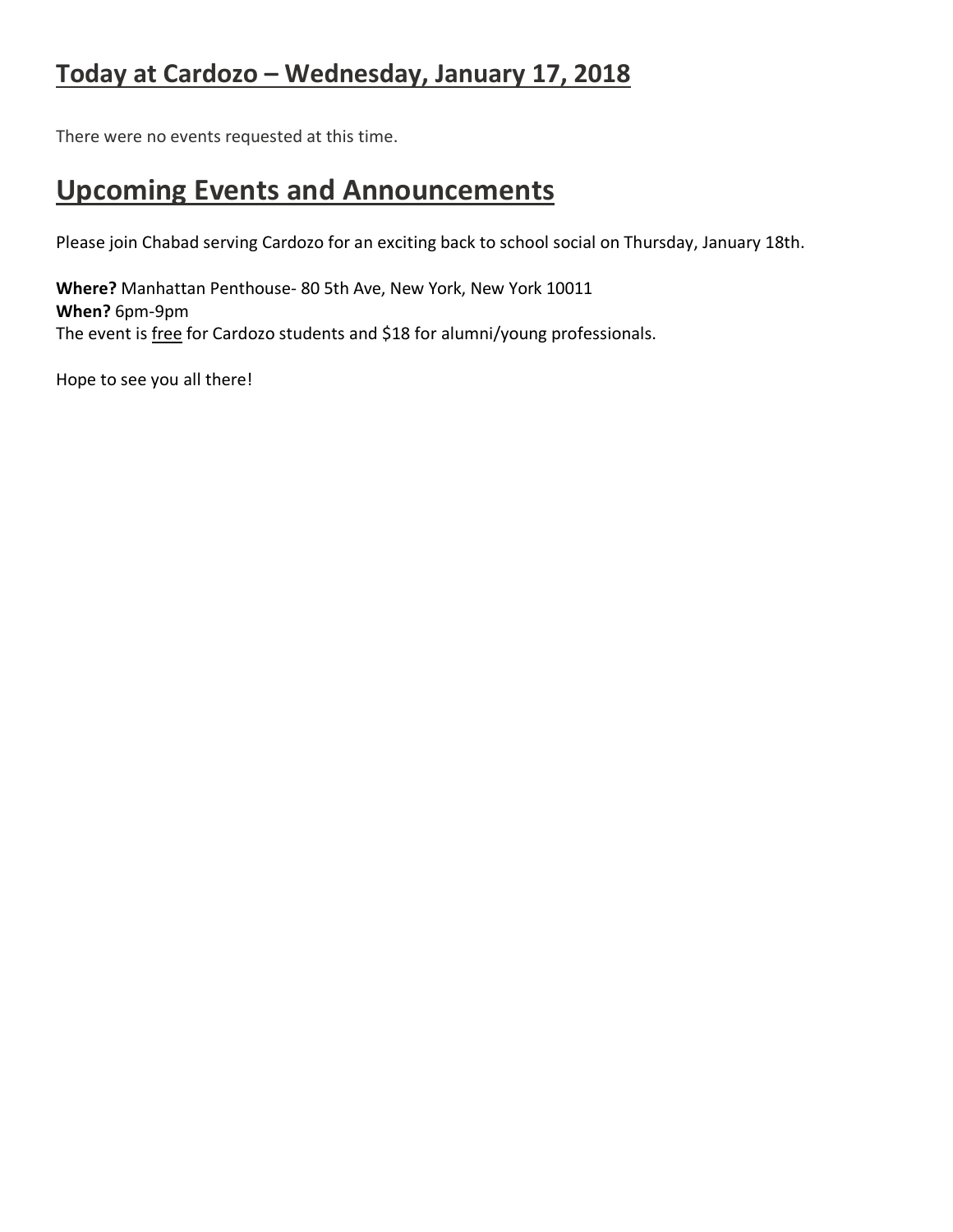# **Today at Cardozo – Thursday, January 18, 2018**

Please join Chabad serving Cardozo for an exciting back to school social on Thursday, January 18th.

**Where?** Manhattan Penthouse- 80 5th Ave, New York, New York 10011 **When?** 6pm-9pm The event is free for Cardozo students and \$18 for alumni/young professionals.

Hope to see you all there!

## **Upcoming Events and Announcements**

**Innocence Project Application Deadline:** Current 1Ls and 2Ls interested in applying to the 2018-19 Innocence Project clinic: Please submit a resume and a statement of interest no later than Friday January 26, 2018, to Rana Sahar. Your statement of interest (about 1-2 pages) should address why you are interested in the Innocence Project, your background and motivations, and what skills and experiences make you a strong candidate for the clinic. If you have any questions (about the time commitment, credits, stipends, or anything else) please feel free to reach out to Rana Sahar. Information about the clinic is also included in Cardozo's course catalog. **\*Our students have a variety of interests, so please do not think you need any specific experience or background to apply!**